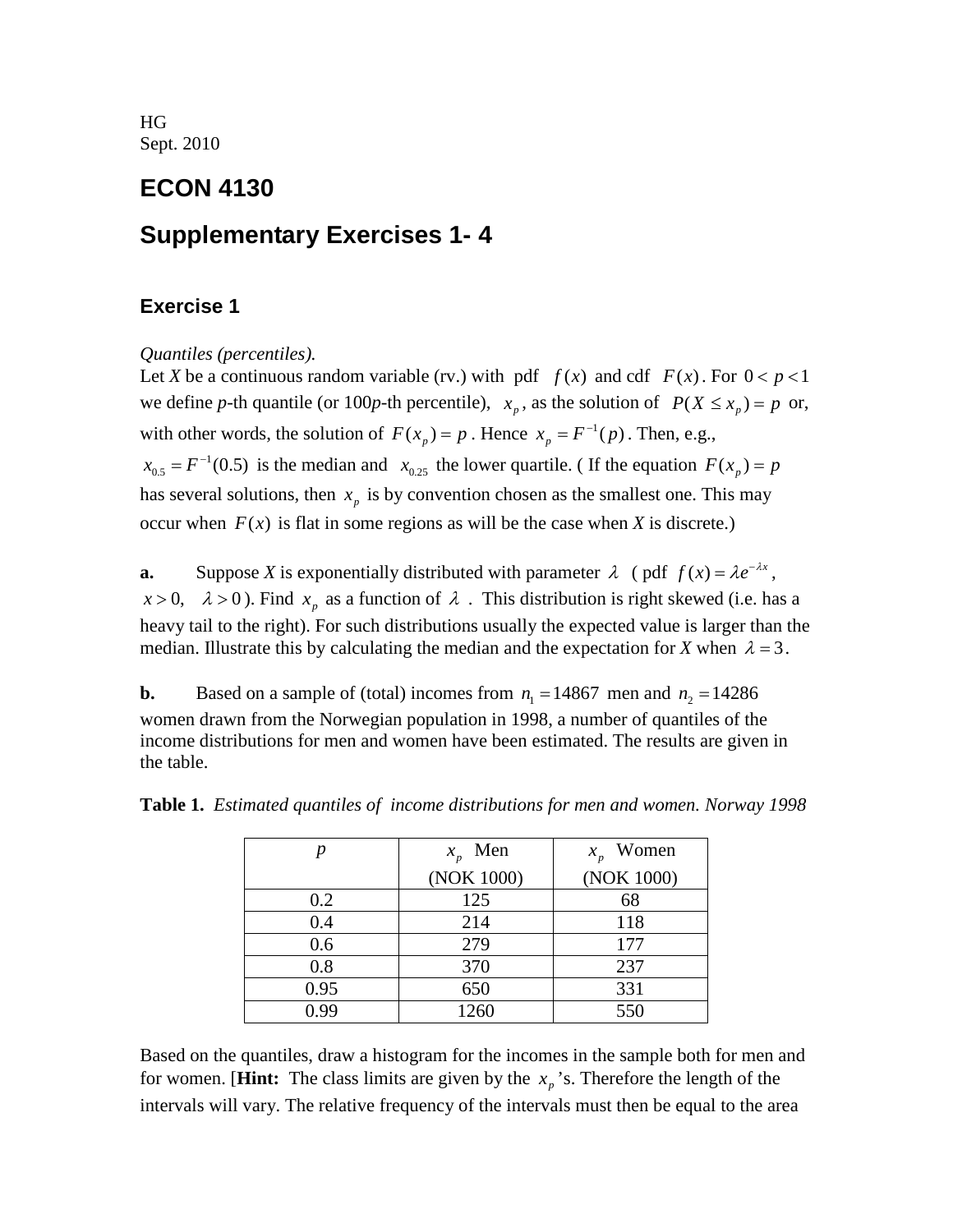of the corresponding boxes of the histogram. Note that the relative frequency of, e.g., the interval  $(x_{0.2}, x_{0.4})$  is 0.2 etc.]

## **Exercise 2 (Pareto Distribution )**

*(Note: Section a and d are based on Problem 1 in the exam paper 2003 H )*

Vilfredo Pareto (1848-1923) claimed that incomes often are distributed according to a particular form, at least incomes above a certain limit ("the upper tail"). This type of distribution is called the Pareto distribution. Let *b* denote the lower limit of incomes considered. The density of the Pareto distribution is defined by  $f(x) = \theta b^{-1} (x/b)^{-\theta-1}$  for  $x > b$ , and  $f(x) = 0$  for  $x \le b$ . Here *b* is a chosen cut-off point (usually known) and  $\theta > 0$  is a parameter that determines the form of the distribution (i.e. the length of the upper tail before it gets negligible).

**a.** Let *X* be Pareto distributed as described. Show that that the cdf is  $F(x) = 1 - (b/x)^{\theta}$  for  $x > b$ . What is the value of  $F(x)$  for  $x \le b$ ? Find E(*X*). Note that E(*X*) does not exist if  $\theta \le 1$ . Why? Illustrate by considering the case  $\theta = 1$ .

**b.** Show that the *p*-th quantile is given by  $x_p = b(1 - p)^{-1/\theta}$  (or  $\ln(x_n) = \ln(b) - \frac{1}{\theta} \ln(1 - p)$ .

**c.** Let 0.21, 0.78, 0.54, 0.98 be 4 observations drawn (i.e. simulated by a computer) from the uniform distribution over [0, 1]. Transform these observations to 4 observations drawn (i.e. simulated) from the Pareto distribution with  $b = NOK 250 000$ and  $\theta = 2.8$ .

**d.** Show that  $Y = \ln(X/b)$  is exponentially distributed with pdf  $f_Y(y) = \theta e^{-\theta y}$  for  $y > 0$ .

### **Exercise 3 (Lorenz Curve)**

Income distributions are sometimes studied by the so called Lorenz curve,  $L(p)$   $0 \le p \le 1$ , that says something about the income inequality in the population. The (empirical) Lorenz curve based on a sample of incomes drawn from the population tells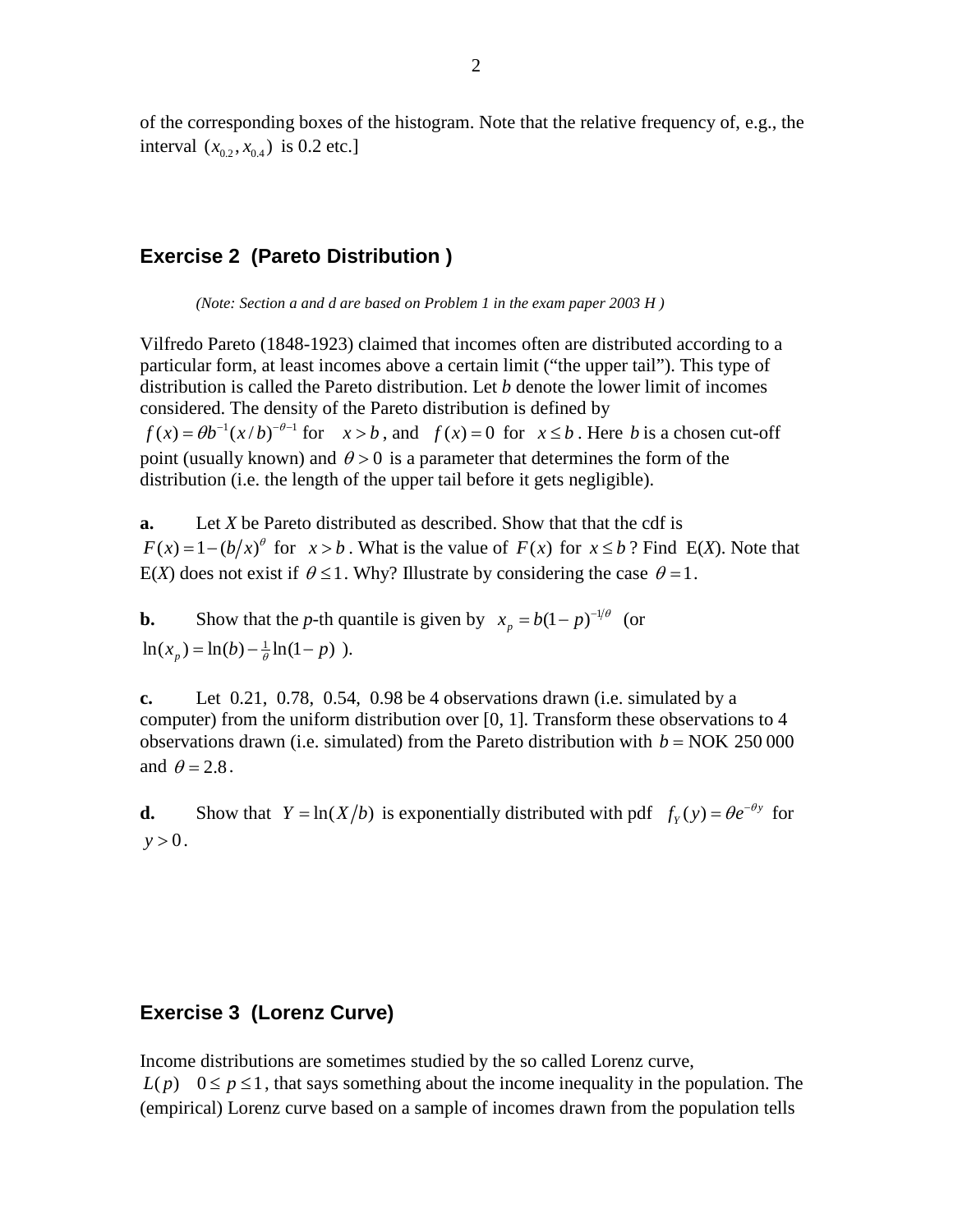us, for given  $p$ , the percentage that the total sum of incomes from the  $100p\%$  in the sample with lowest income constitutes of the total sum of incomes from the complete sample. See figure 1.

#### **Fig. 1 Lorentz Curve, L(p)**



For a theoretical definition consider an income distribution given by the pdf,  $f(x)$ , concentrated on the positive axis, and let the rv *X* be distributed according to *f*. Then *X* represents the income of a randomly drawn member from the population. Let  $x_p$  be the

*p*-th quantile of *X*, and put  $\mathbf{0}$  $\mu = E(X) = | xf(x) dx$ ∞  $= E(X) = \int xf(x)dx$ . The Lorenz curve is defined by

(1) 
$$
L(p) = \frac{1}{\mu} \int_{0}^{x_p} x f(x) dx
$$

[**Rationale**: Consider a finite population with *N* members and an income distribution close to *f*. Then the mean income in the population is (close to)  $\mu$  and the total sum of incomes is  $N\mu$ . We now need an expression for the sum of incomes that are lower than a cut-off point, *c*. Let *Y* be *X* truncated at *c*, in the sense that  $Y = X$  when  $X \leq c$  and  $Y = 0$ , when  $X > c$ . Then the total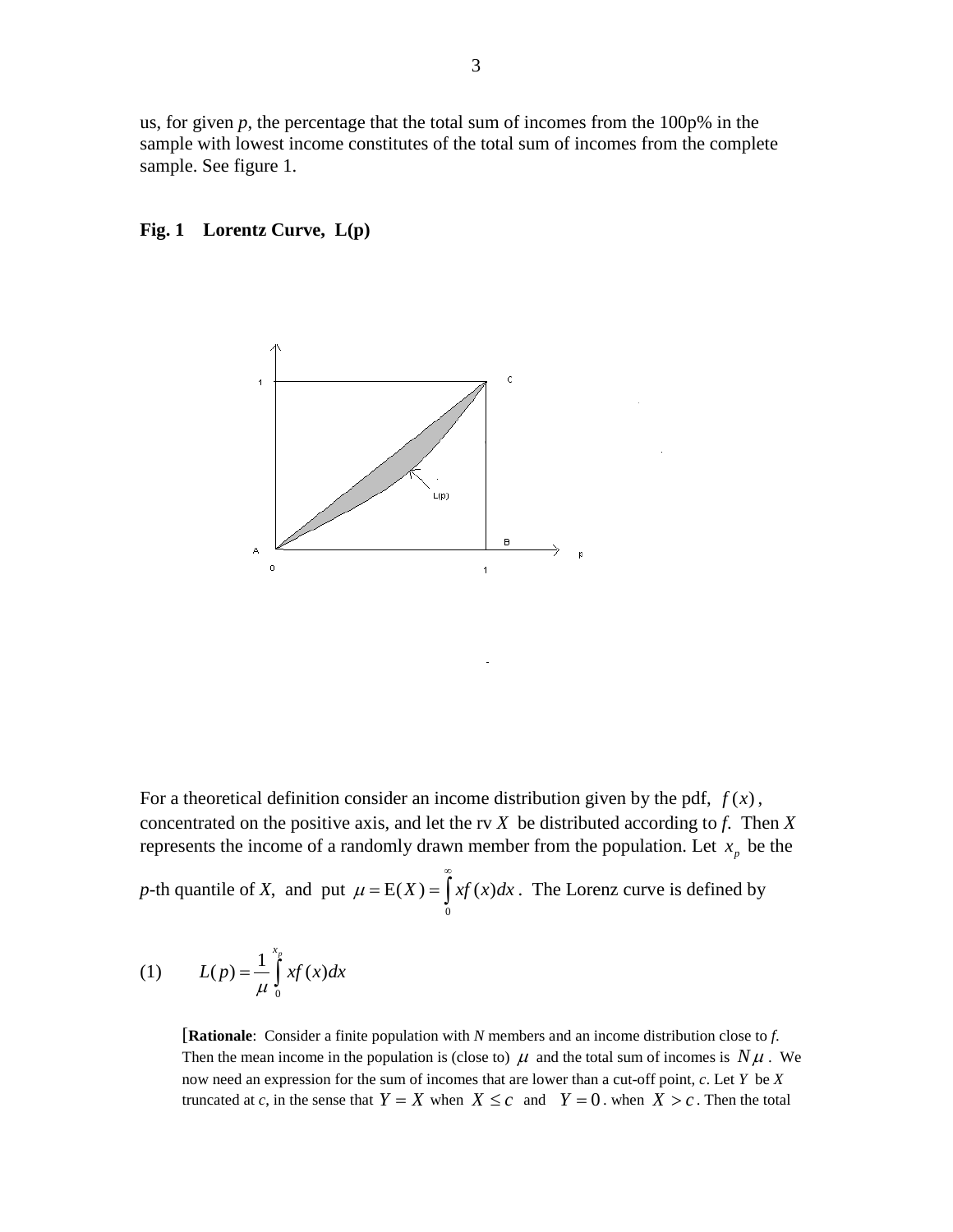sum of incomes in the population that are less or equal to *c* is  $N \cdot E(Y)$ . Now *Y* is a mixed rv, i.e. partly discrete and partly continuous (note that  $P(Y = 0) = P(X > c) > 0$ ). The theory for finding the expectation of such a rv is not covered in this course, but it can be shown that  $E(Y) = 0 \cdot P(Y = 0) + \int_0^c xf(x)dx = \int_0^c xf(x)dx$ . Hence, the sum of incomes that are at most *c*, divided by the total sum of incomes in the population is

$$
\frac{N\mathcal{E}(Y)}{N\mu} = \frac{\mathcal{E}(Y)}{\mu} = \frac{1}{\mu} \int_{0}^{c} xf(x)dx
$$

**a.** Suppose that *X* is Pareto distributed as defined in exercise 2 where we assume that  $\theta$  > 1 so that E(*X*) exists. Show that the (theoretical) Lorenz curve in this case is given by

$$
L(p) = 1 - (1 - p)^{1 - 1/\theta}
$$

**b.** One possible measure of the degree of income inequality in the population is the so called Gini coefficient, *G*, which is defined as the shaded area in figure 1 divided by the area of the triangle ABC, i.e. *G* is equal to 2 times the shaded area. Hence  $0 \le G \le 1$ . Under what circumstances is  $G = 0$ ? Show that for the Pareto distribution

$$
G = \frac{1}{2\theta - 1}
$$

**c.** For the Norwegian income data from 1998, referred to in exercise 1, it turns out that the Pareto distribution fits satisfactorily well for incomes above NOK 250 000, both for women and for men. Assume  $b = 250,000$ . Then (maximum likelihood) estimates for  $\theta$  based on these data are:

Women:  $\hat{\theta} = 3.813$  Men:  $\hat{\theta} = 2.283$ 

Calculate corresponding estimates for the Gini coefficient and comment shortly on the results.

#### **Exercise 4 (Chi-square distribution)**

One class of distributions that occurs very often in applied statistics is the chi-square distribution with *d* degrees of freedom (*d* = 1, 2, 3, …..), (written in short  $\chi_d^2$ ). The pdf is given by: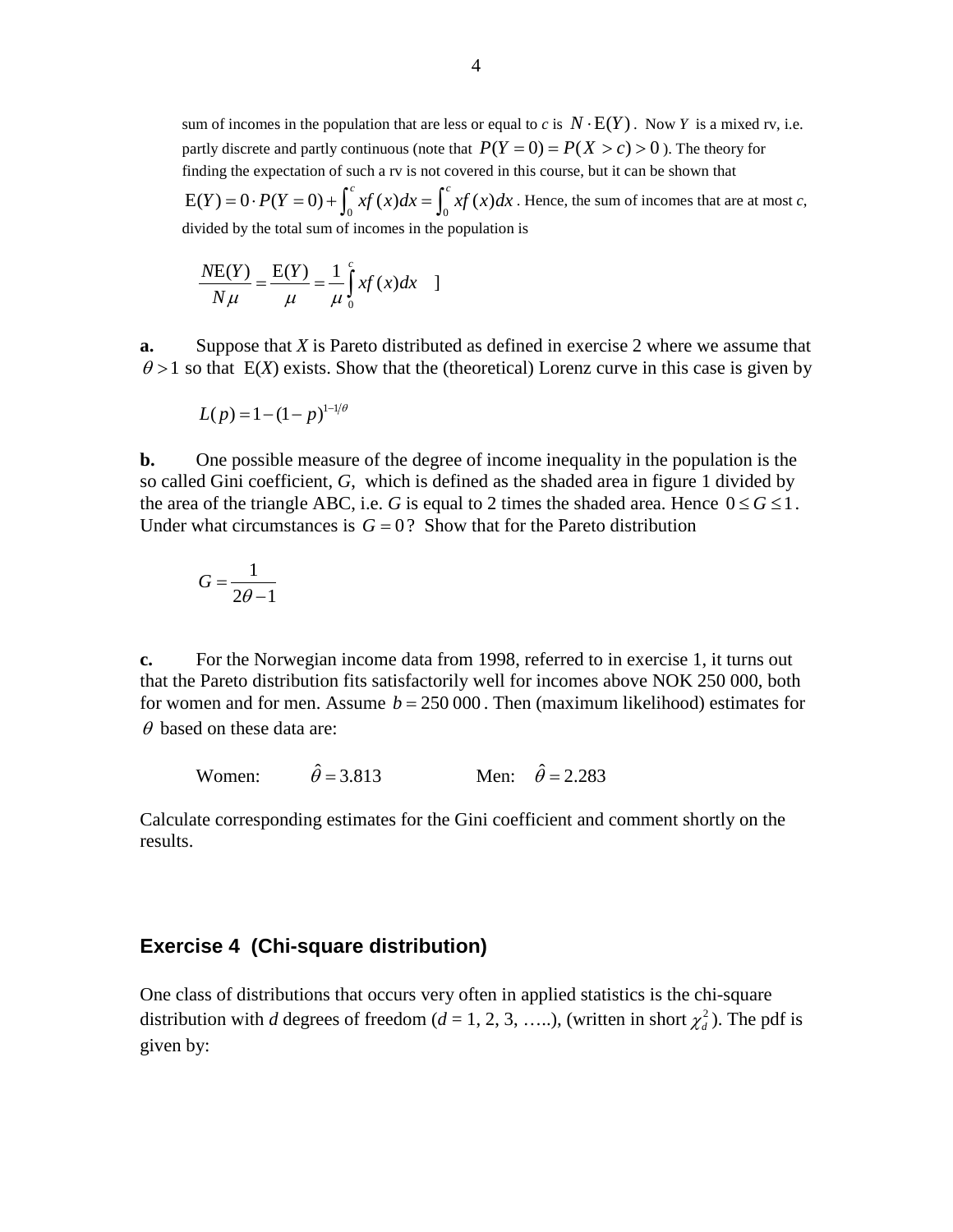$$
f(z) = \frac{1}{2^{d/2} \Gamma(\frac{d}{2})} z^{d/2 - 1} e^{-z/2} \quad \text{for } z > 0
$$
  

$$
f(z) = 0 \qquad \text{for } z \le 0
$$

**a.** Suppose the rv *Z* is distributed according to this distribution (written  $Z \sim \chi_d^2$ ). Show that

i) 
$$
E(Z) = d
$$

ii)  $var(Z) = 2d$ 

iii) 
$$
E(Z^r) = 2^r \frac{\Gamma(\frac{d}{2} + r)}{\Gamma(\frac{d}{2})}
$$
 for any real  $r > 0$  (even non-integers)

(**Hint:** Identify *Z* as a gamma distributed rv (i.e.  $Z \sim \Gamma(\frac{d}{2}, \frac{1}{2})$ ), and use the formula, derived in the lectures,

$$
E(X^r) = \frac{\Gamma(\alpha + r)}{\lambda^r \Gamma(\alpha)}
$$
 for any real  $r > 0$ , when  $X \sim \Gamma(\alpha, \lambda)$ .

**b.** Suppose that  $X_1, X_2, ..., X_n$  are independent and identically distributed  $(X \sim \text{iid})$ with expectation,  $E(X_i) = \mu$  and variance,  $var(X_i) = \sigma^2$ . From the introductory statistics course we know that an unbiased estimator of  $\sigma^2$  is

$$
S^{2} = \frac{1}{n-1} \sum_{i=1}^{n} (X_{i} - \overline{X})^{2}
$$
 (i.e.  $E(S^{2}) = \sigma^{2}$ ) where  $\overline{X}$  is the sample mean.

Show that the sample standard deviation,  $S = \sqrt{S^2}$ , under-estimates  $\sigma$ , i.e.  $E(S) < \sigma$ . (**Hint:** Use the result that for any rv, *Y*, that is not a constant, we have  $0 < \text{var}(Y) = E(Y^2) - [E(Y)]^2$ . Use this with  $Y = S$ ).

**c.** Hence *S* is a biased estimator for  $\sigma$  (the bias can be shown to be negligible for large *n* in most cases). We will calculate the bias in a special case. Write  $E(S) = c\sigma$ where *c* is a constant with  $0 < c < 1$ . Calculate *c* for the special case that  $n = 10$  and the *X<sub>i</sub>*'s are normally distributed (i.e.  $X_i \sim N(\mu, \sigma^2)$ ).